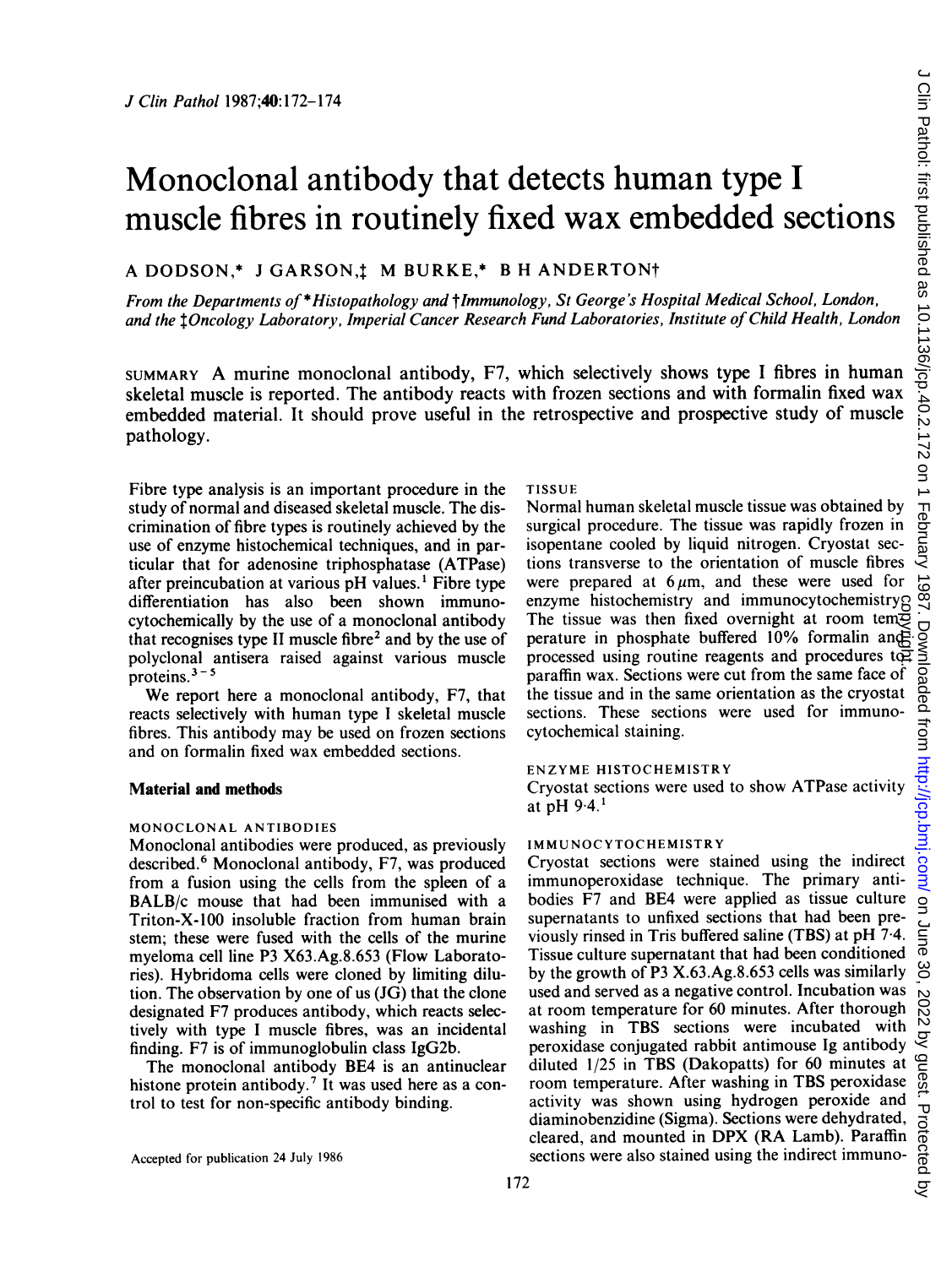

Figure (a) Cryostat section of human skeletal muscle stained by enzyme histochemical method for ATPase (pH 9·4); (b) cryostat section showing similar field to that in (a), stained by indirect immunoperoxidase technique using antibody F7; (c) paraffin section stained by antibody F7, similar field to that shown in (a) and (b).